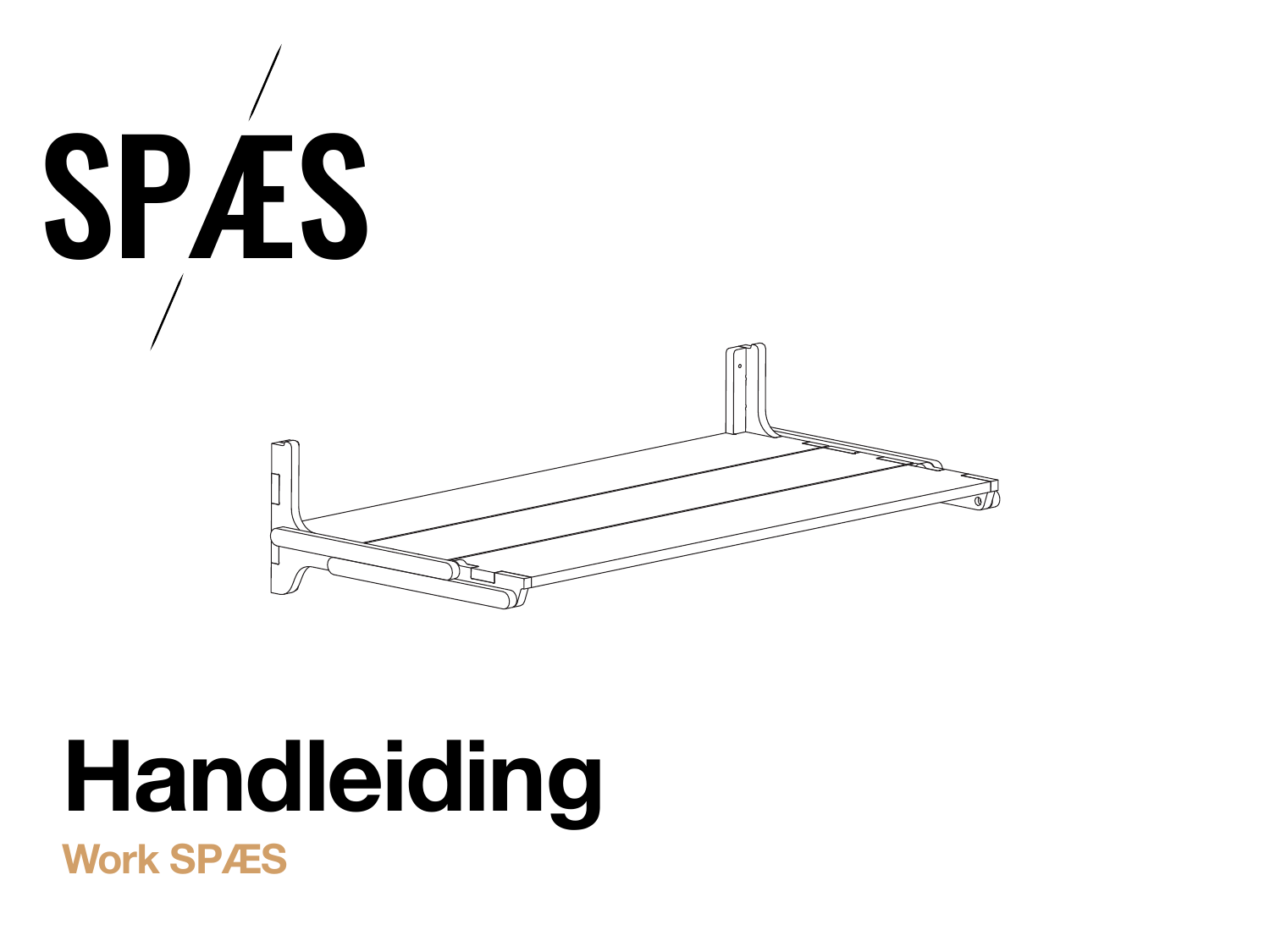## **Voorbereiding**

We design and produce all our furniture ourselves in the Netherlands. Our designs are entirely made of wood. We aim to produce in the most sustainable way, and our production process is set up to produce with the least possible waste. We produce every item after you have ordered it. Above all because we want to minimise our impact on the environment, but also to allow you to order the size you need.

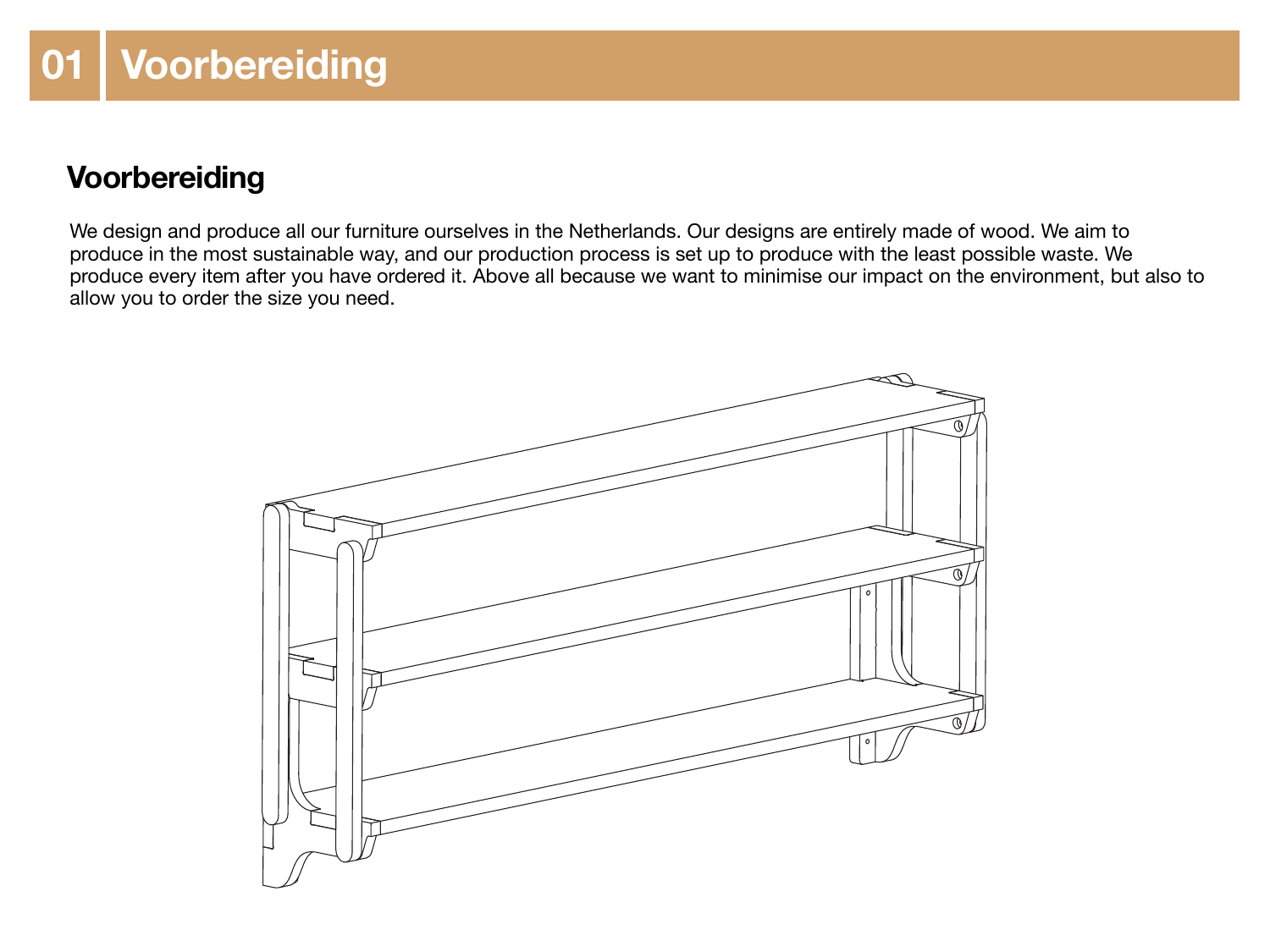## **02 Montage**

## **Montage**

We design and produce all our furniture ourselves in the Netherlands. Our designs are entirely made of wood. We aim to produce in the most sustainable way, and our production process is set up to produce with the least possible waste. We produce every item after you have ordered it. Above all because we want to minimise our impact on the environment, but also to allow you to order the size you need.

#### **Let op!**

We design and produce all our furniture ourselves in the Netherlands. Our designs are entirely made of wood. We aim to produce in the most sustainable way, and our production process is set up to produce with the least possible waste. We produce every item after you have ordered it. Above all because we want to minimise our impact on the environment, but also to allow you to order the size you need.